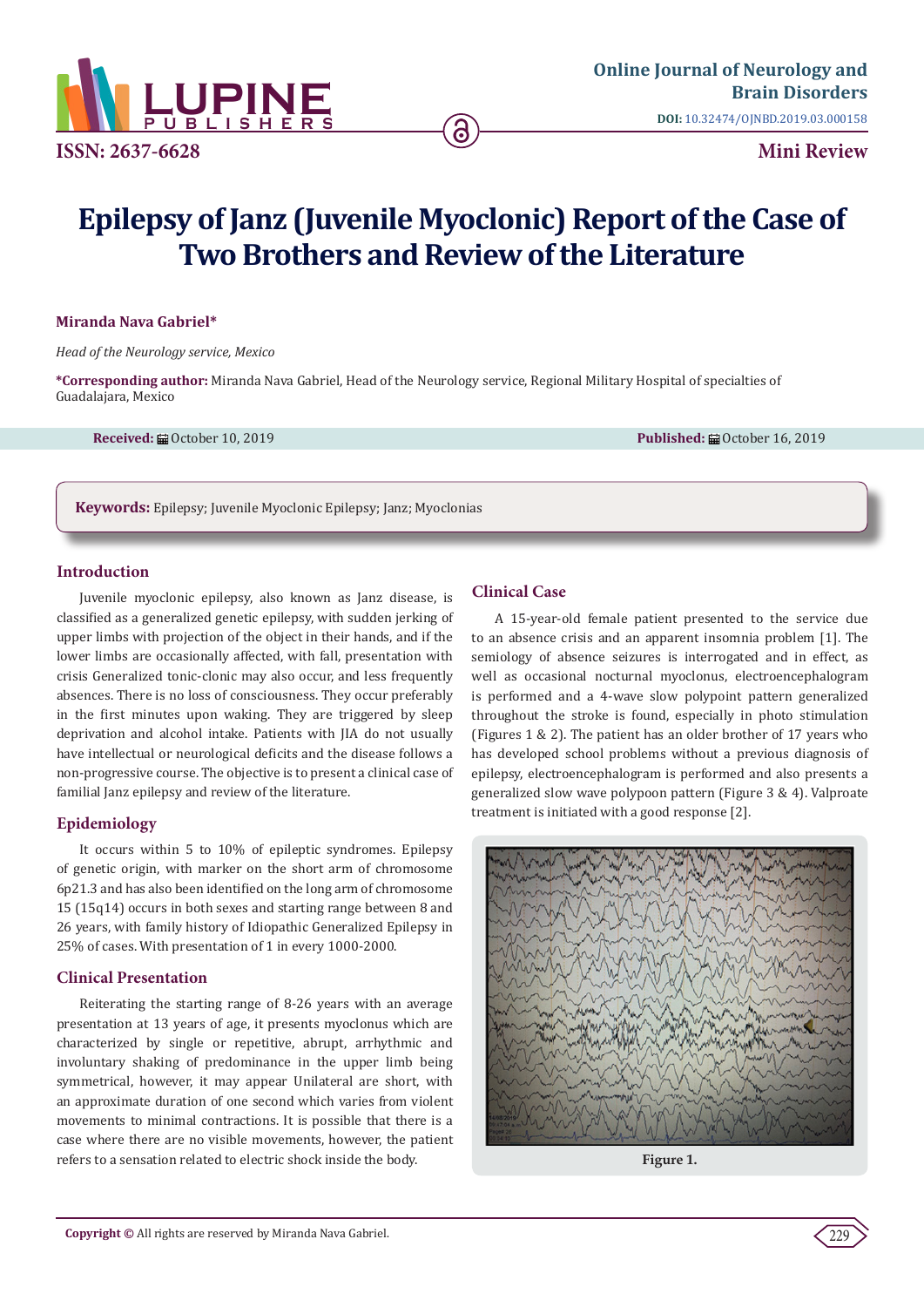

**Figure 2.**



**Figure 3.**





**Citation:** Miranda Nava G. Epilepsy of Janz (Juvenile Myoclonic) Report of the Case of Two Brothers and Review of the Literature. On J Neur & Br Disord 3(2)- 2019. OJNBD.MS.ID.000158. DOI: [10.32474/OJNBD.2019.03.000158](http://dx.doi.org/10.32474/OJNBD.2019.03.000158).